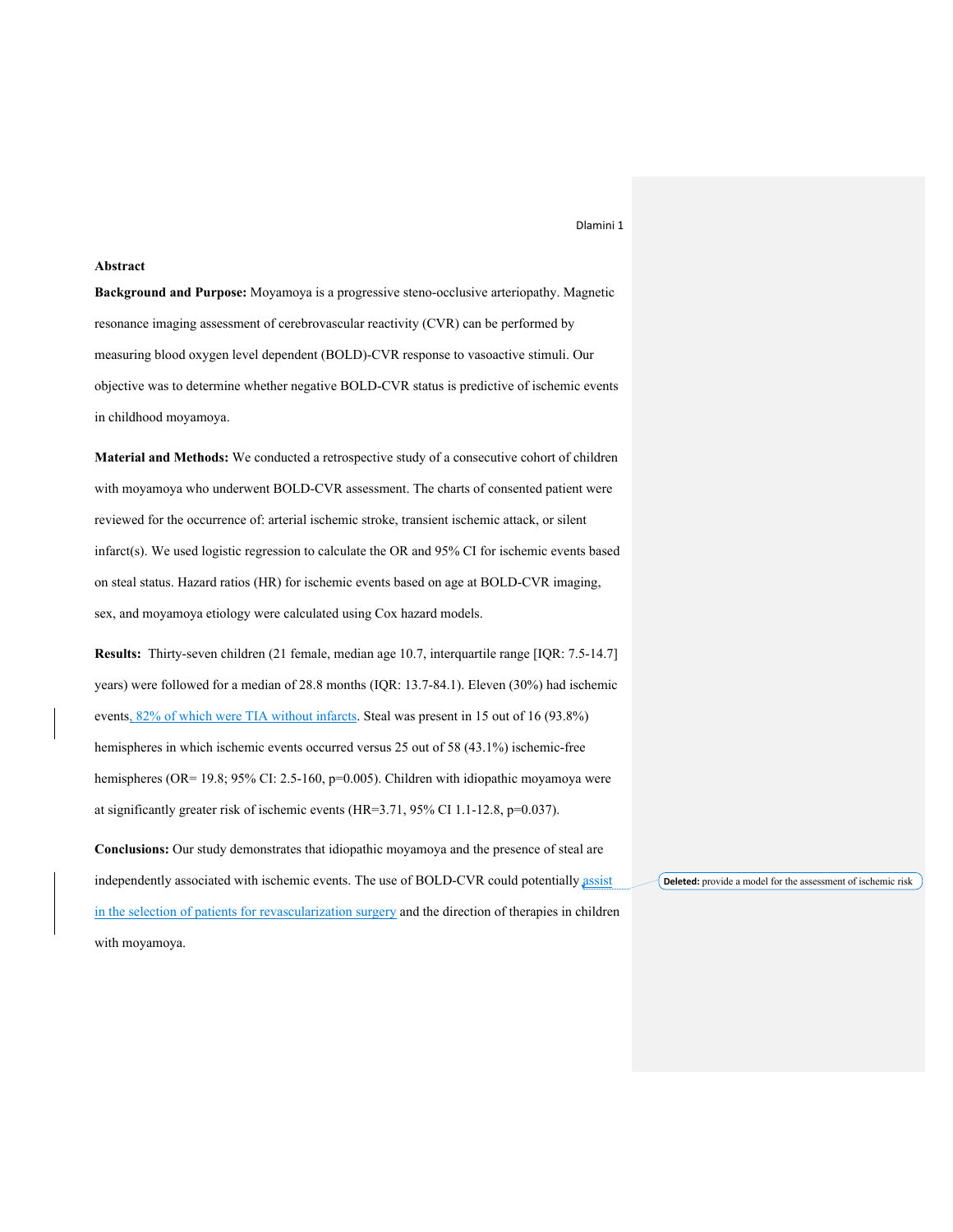**Key words:** moyamoya; stroke; childhood; magnetic resonance imaging; cerebrovascular

reactivity; risk

**Abbreviation key:** AIS= arterial ischemic stroke; BOLD= blood oxygen level–dependent; CVR= cerebrovascular reactivity; HR= hazard ratio; IQR= interquartile range; NA= not applicable; NF1= neurofibromatosis type 1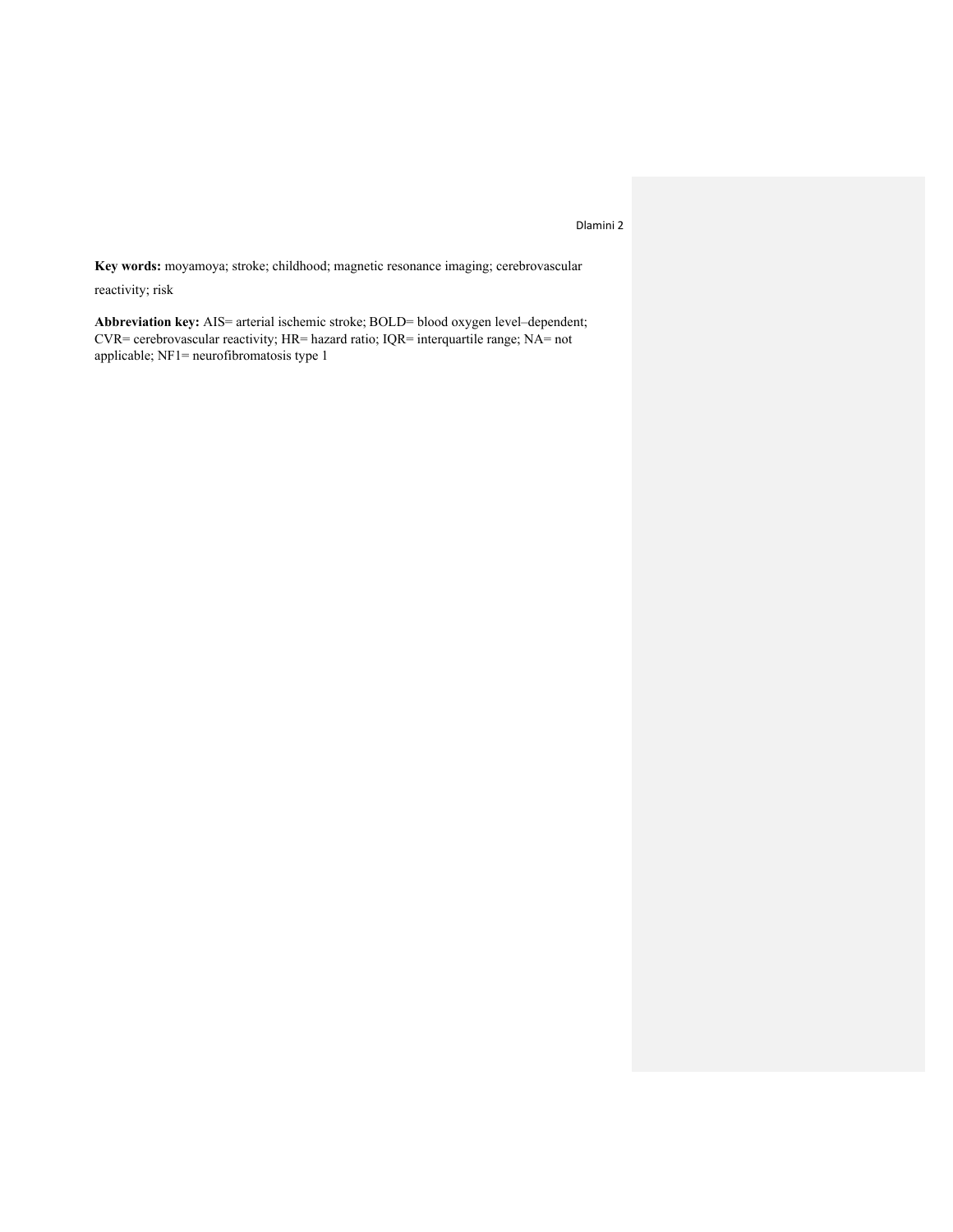### **Introduction**

Moyamoya is a chronic progressive steno-occlusive arteriopathy, which typically involves the distal internal carotid artery and/or the proximal anterior cerebral and middle cerebral arteries of the circle of Willis, leading to the development of a compensatory vascular network at the base of the brain.<sup>1, 2</sup> In childhood, moyamoya is associated with a greater risk of recurrent ischemic strokes and poor neurological outcomes that result in a substantial and sustained economic burden to the family and society.<sup>3, 4</sup> There is no cure for the disease and medical therapeutic strategies are thus far inadequate at preventing the adverse outcomes associated with moyamoya. Surgical revascularization, the mainstay of treatment, has been shown to be effective in improving cerebral blood flow and reducing ischemic risk in children with moyamoya.5 However, multiple factors need to be considered when determining the appropriateness and timing of surgical interventions including disease severity, risk of ischemic events, peri-operative risk, technical aspects of vascular surgery and anesthetic risk. 6-9

Cerebrovascular reactivity (CVR) is defined as the measurement of vessel reactivity in response to a vasoactive stimulus such as carbon dioxide. It is an important marker of cerebrovascular reserve and the autoregulation through which cerebral blood flow is maintained under physiologic conditions of stress such as hypotension and anemia.<sup>10-12</sup>

Harnessing the paramagnetic properties of deoxygenated hemoglobin, blood oxygen level dependent (BOLD) MRI can be used to perform *in vivo* assessment of cerebrovascular reactivity and reserve by measuring the change in BOLD-MRI signal in response to a hypercapnicvasoactive challenge.<sup>13-15</sup> Negative BOLD-CVR, referred to as "vascular steal", occurs when blood flow redistributes away from the corresponding vascular territory during the global vasodilatory stimulus. Impairment of CVR and negative BOLD reactivity or steal in adults with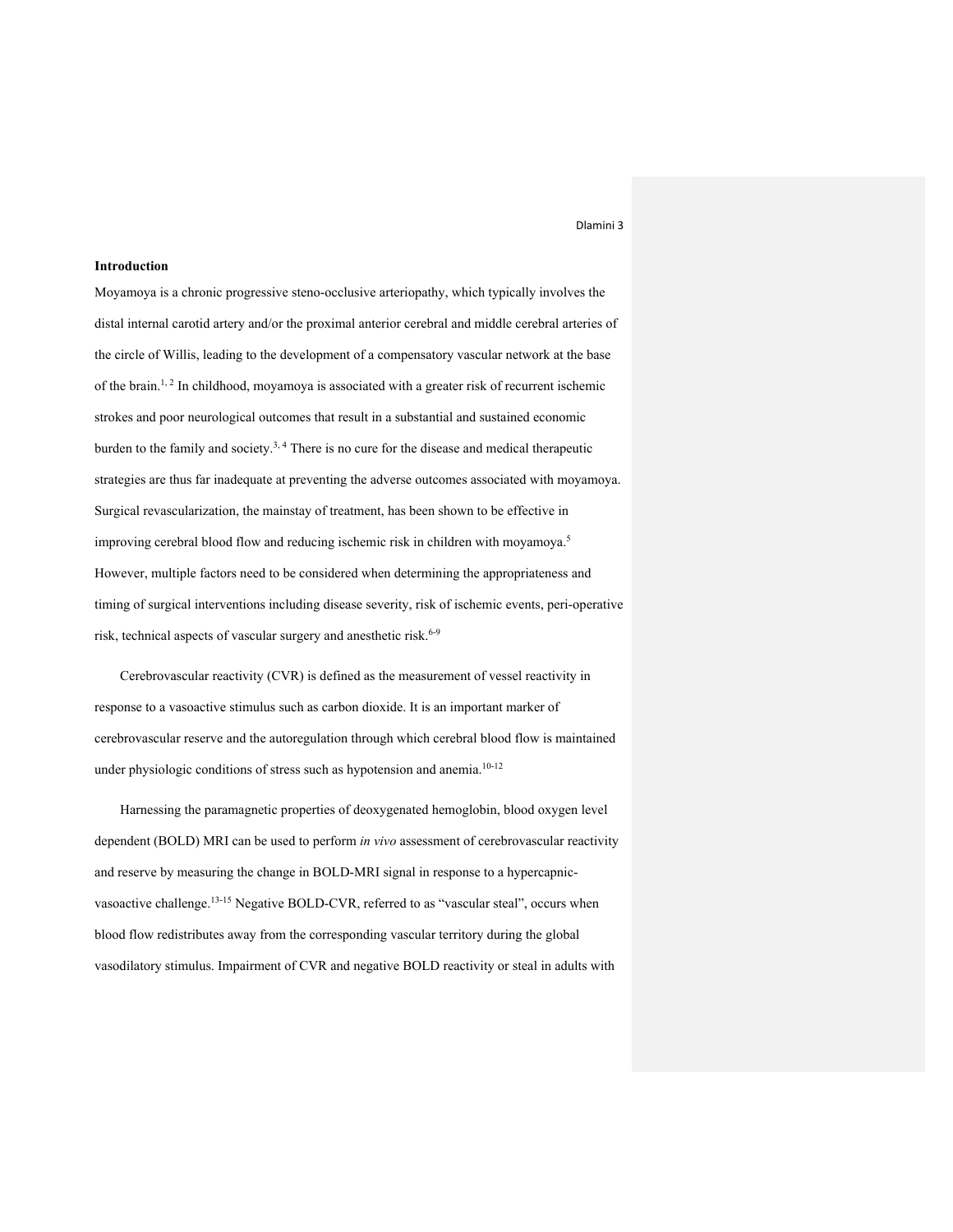| Dlamini 4 |  |  |  |  |
|-----------|--|--|--|--|
|-----------|--|--|--|--|

arteriopathy is an independent predictor of ischemic risk including stroke and TIA.<sup>16-18</sup> Hence, the demonstration of steal is used to identify adult moyamoya patients who might benefit from revascularization surgery.<sup>19, 20</sup> However, any association between steal and ischemic risk has not been demonstrated in children. Early diagnosis of children with moyamoya prior to symptomatic ischemic presentation now occurs as a result of increased syndrome-specific MRI screening protocols. The incidence of ischemic events is reported to peak between 5 - 10 years, and the risk of recurrent ischemic events after the first ischemic presentation is high.<sup>21-23</sup> The need for improved risk-stratification for the direction of care forms the basis of the compelling need for a clinically useful tool for the prediction of ischemic risk in children with moyamoya. An MRIbased biomarker of ischemic risk using standard MR sequences has the potential to be such a tool, and to provide a non-invasive, individualized approach to the selection of pediatric patients for revascularization surgery.

We hypothesized that negative BOLD-CVR status or steal is a predictor of ischemic risk in children with moyamoya.

# **Materials and Methods**

# *Population and Study Definitions*

We conducted a retrospective study of a consecutive cohort of children with moyamoya who underwent BOLD-CVR assessment and were followed in our clinic between November 2000 and September 2017. We included children aged 1-18 years, diagnosed according to Fukui criteria and confirmed by catheter angiography. <sup>24</sup> Children with unilateral moyamoya and collaterals were included in the study. Children without a comorbid condition were diagnosed as having idiopathic moyamoya. Children with comorbid neurofibromatosis Type 1, Sickle Cell **Deleted:** May 2012

#### **Deleted:** In addition,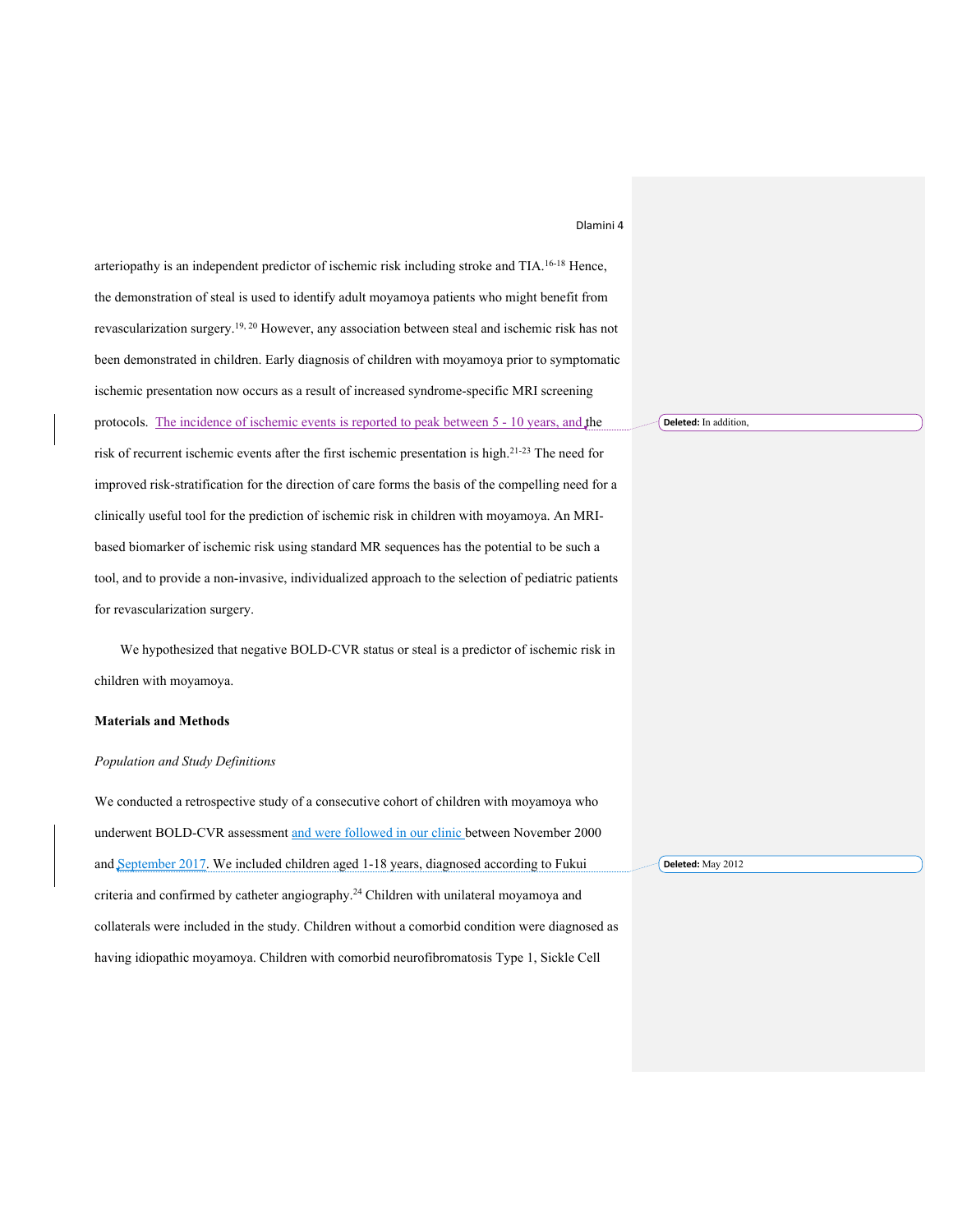Disease, Trisomy 21, other chromosomal conditions, or radiation vasculopathy, were diagnosed as having moyamoya syndrome. Demographic data, clinical characteristics and treatment modalities were reviewed for all eligible patients.

Ethical permission was obtained from the institutional Research Ethics Board and written informed consent was obtained from all study participants.

## *Study Outcomes*

Our primary outcome was the occurrence or recurrence of ipsilateral ischemic event(s) following BOLD-CVR imaging evaluation. Patient charts were reviewed for the occurrence of any of the following: arterial ischemic stroke (AIS), TIA, or silent infarct(s). AIS was defined as the occurrence of a focal neurological deficit with radiological evidence of new focal area(s) of infarction on neuroimaging within a vascular territory. TIA was defined as the occurrence of transient focal neurological deficits, lasting less than 24 hours, without radiological evidence of new focal area(s) of infarction and which were not clinically seizures or migraine. Silent infarcts were defined as the presence of new focal area(s) of infarction on neuroimaging in the absence of a clinically evident focal neurological deficit.

# *Magnetic Resonance Imaging Acquisition*

MR imaging was performed on a 1.5 or 3.0 Tesla scanner (Philips Healthcare, Netherlands). Anatomical imaging included standard fluid-attenuated inversion recovery, diffusion weighted imaging and three-dimensional time-of-flight MRA. High-resolution 3D T1-weighted structural images  $[160 \text{ slices}; \text{voxel size} = (0.86-1) \times (0.86-1) \times (1-2) \text{ mm}^3$ ; FOV=22-26 cm], were acquired for tissue classification and co-registration of the CVR maps.

*Cerebrovascular Reactivity Imaging Acquisition* 

**Deleted:** [160 slices; voxel size=0.86×0.86×1mm3;  $FOV = 22$ cm]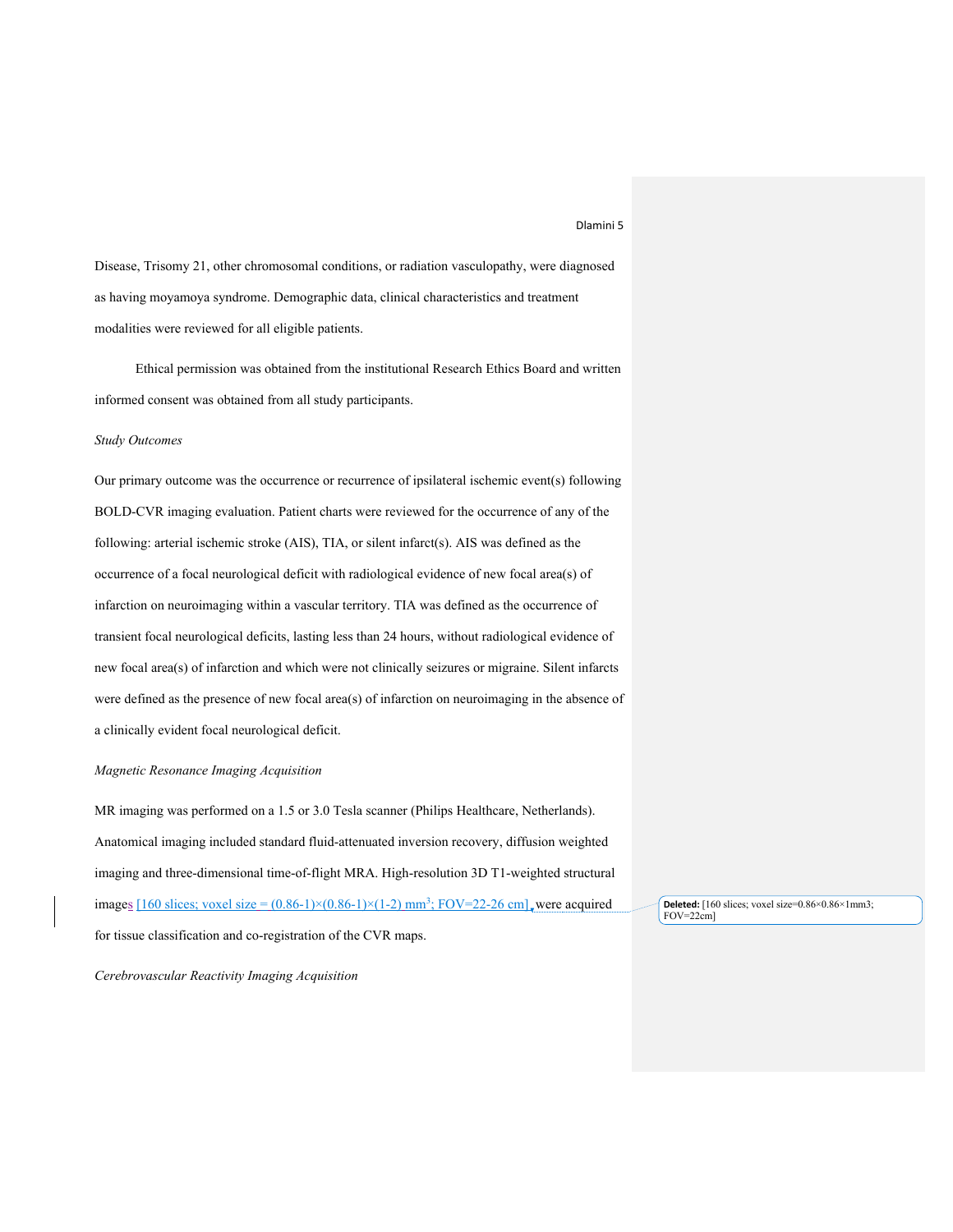Vasoactive stimulation was achieved by hypercapnic challenge using breath-hold or targeted controlled-delivery of carbon dioxide in children > 7 years, and ventilator-assisted delivery of carbon dioxide under general anesthetic in children < 7 years during CVR acquisition.15, 25, 26 CVR data were acquired using a T2\*-weighted single-shot echo planar imaging gradient echo sequence [25 slices, echo time 30-40 milliseconds, repetition time 2000 ms, flip angle 90°, FOV=22-26 cm, matrix =  $64x64$ , slice thickness = 5mm, dynamics =  $180 - 240$ .

*Cerebrovascular Reactivity Post-Processing* 

Blood oxygen level dependent MRI processing and the generation of CVR maps was conducted using Analysis of Functional NeuroImages (AFNI), $27.28$  FMRIB Software Library (FSL), $29.31$  and custom scripts. The first two volumes were dropped for scanner stabilization, and the data slicetime and motion corrected. The maximum displacement of each volume was calculated as the maximum distance any voxel within the brain shifted during motion correction. The maximum distance signal was regressed from the data, and volumes with a maximum distance exceeding 1.5mm were censored. Data were smoothed using a 7mm FWHM Gaussian Kernel, normalized to a mean intensity of 10,000, and temporally filtered between 0.001 and 0.2 Hz. Patients' functional data were registered to the MNI space using each patient high-resolution T1 image. Signal contributions from the CSF, along with the six motion parameters, were regressed from the data as covariates in a generalized linear model,

For CVR maps, the patient's BOLD time series in each voxel of the brain was subjected to generalized linear model analysis, using the corresponding averaged cerebellar time courses as a regressor. The regression coefficients (or the beta weights) were then calculated for each voxel. Negative beta weights describing an inverse relationship with the regressor are the markers of 'steal'. CVR maps consisting of voxel-wise negative and positive beta weights (describing a

**Deleted:** (TR/TE repetition time/echo time 2000/30 milliseconds, FA flip angle 90°, field of view 220x220 mm<sup>2</sup>,  $matrix = 64x64$ , slices = 25, slice thickness = 5mm, dynamics  $= 180$  or 240)

**Deleted:** according to previously published procedures

**Deleted:** were

**Deleted:** functions from AFNI ( $v16.1.04$ ) and FSL ( $v4.1.9$ ) toolboxes.<sup>24, 32</sup> **Deleted:** 24, 32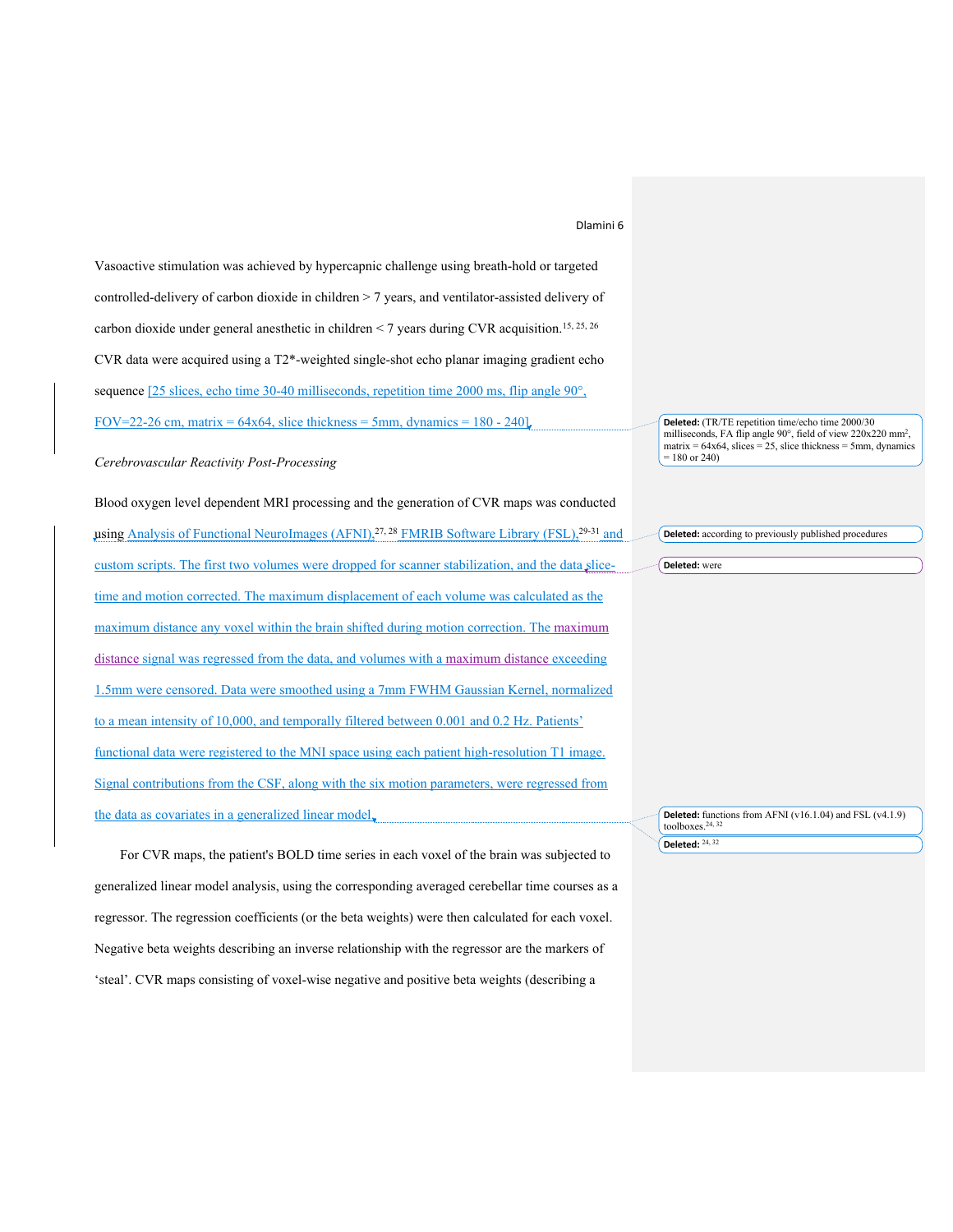negative and positive relationship with the regressor respectively) were co-registered to the highresolution T1 images in the native space for visualization.<sup>15, 33</sup>

Visual inspection of the BOLD-CVR maps for hemispheric negative reactivity/steal was conducted by study neurologists blinded to the clinical information (Figure 1). The inter-rater reliability for the hemispheric scoring by visual inspection was substantial (weighted kappa of 1 for the left side and 0.83 for the right side).<sup>15</sup>

# **Statistical Analysis**

Continuous variables were presented as median and interquartile ranges (IQR). Qualitative variables were described using frequency distributions and proportions. Patients' characteristics were compared using Mann–Whitney U test or Fisher's exact test, as appropriate.

The evaluation of the ischemic risk as a function of steal status was conducted per hemisphere.<sup>34, 35</sup> In children who had multiple BOLD-CVR assessments during the study period, the BOLD-CVR study prior to the occurrence of ischemic event(s) or end of study follow-up was considered. We used logistic regression to calculate the OR and 95% CI for ischemic risk based on BOLD-CVR steal status. In order to control for the effects of surgical interventions, we used multivariable logistic models that controlled for procedures undertaken in the corresponding hemispheres.

Hazard ratios (HR) and the corresponding 95% CI for ischemic events at the patient level (i.e., occurring in any of the two hemispheres) as function of age at initial BOLD-CVR imaging (dichotomized into  $\leq 8$  and  $\geq 8$  years),<sup>36, 37</sup> sex, and moyamoya etiology were calculated using Cox proportional hazard models. The compliance with the proportional hazards assumption was assessed using the scaled Schoenfeld residuals and by visual inspection of the log (minus log)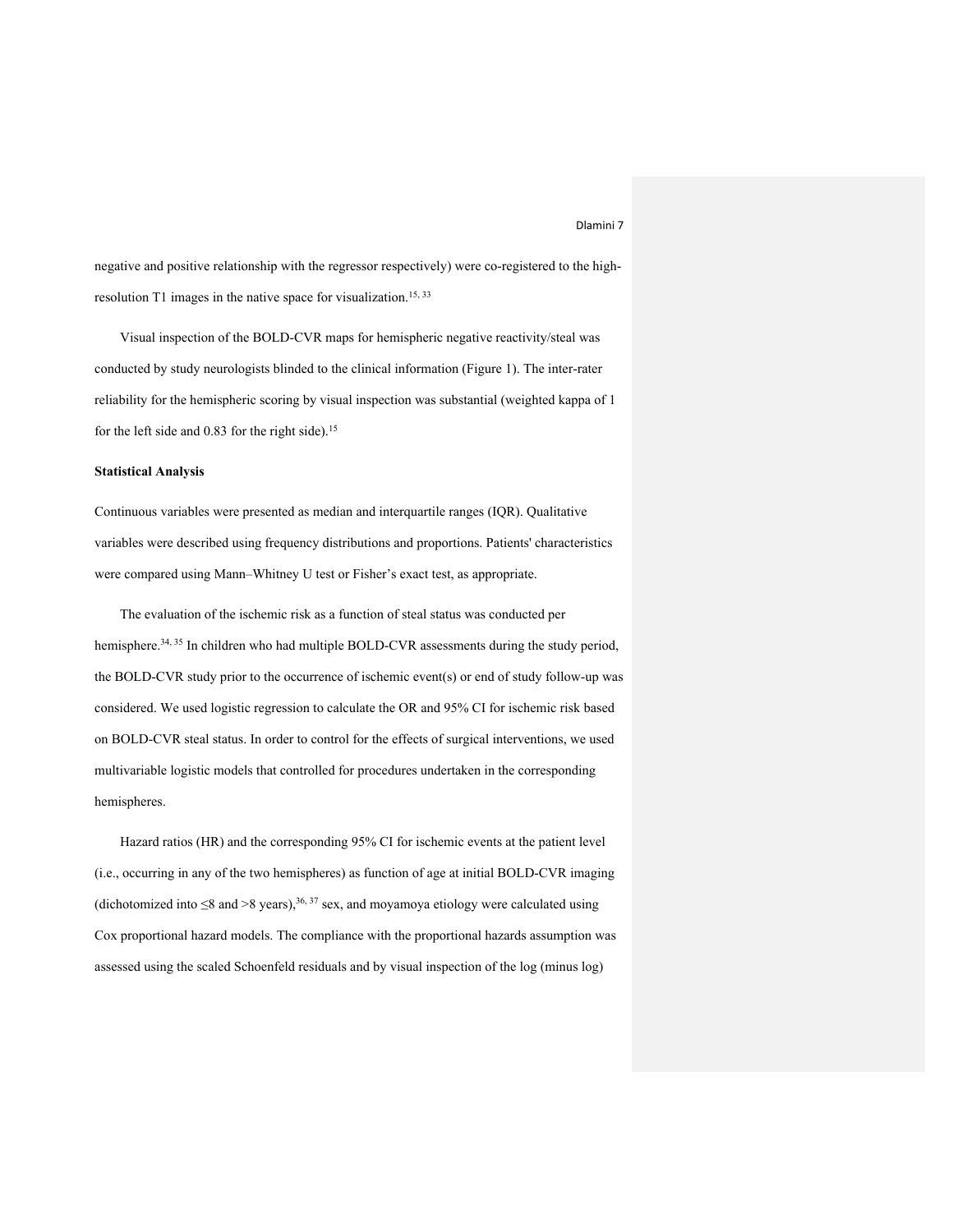curves for the different Cox models. P<0.05 was considered to be statistically significant. Statistical analyses were conducted using R Statistical Software, version 3.4.1 (R Foundation for Statistical Computing, Vienna, Austria).

# **Results**

### *Population Description*

Thirty-seven children (21 females; median age 10.7 years, IQR: 7.5, 14.7 years) were included in the study (Table 1). The median age at moyamoya diagnosis was 9.9 years (IQR: 6.3-11.8). Twelve (32%) presented with AIS, eight (22%) TIAs (without infarction), six (16%) were asymptomatic, eight (21.6%) headaches only and three (8%) seizures. Twenty-eight children (76%) were treated with Aspirin; four children were on chronic blood transfusion; one child had a bone marrow transplant and another received radiotherapy and chemotherapy during the study period. Twenty-one children had revascularization surgery prior to (7 [19%]) or following (14 [38%]) enrollment and prior to the study endpoint.

# *Steal Status and Baseline Clinical and Demographic Characteristics*

Twenty-five children had steal in at least one hemisphere on BOLD-CVR imaging. Thirty-seven out of 74 hemispheres had steal: 17 (23%) left and 20 (27%) right hemispheres. Comparisons of clinical and demographic characteristics of patients with steal in at least one hemisphere versus those with no steal are summarized in Table 2. Patients with steal were more likely to experience ischemic events compared to those with no steal (36% versus 16.7%). They were more likely to be female (64% versus 41.7%) and be diagnosed with idiopathic moyamoya (40% versus 33.3%) (Table 2).

*Predictors of Ischemic Events*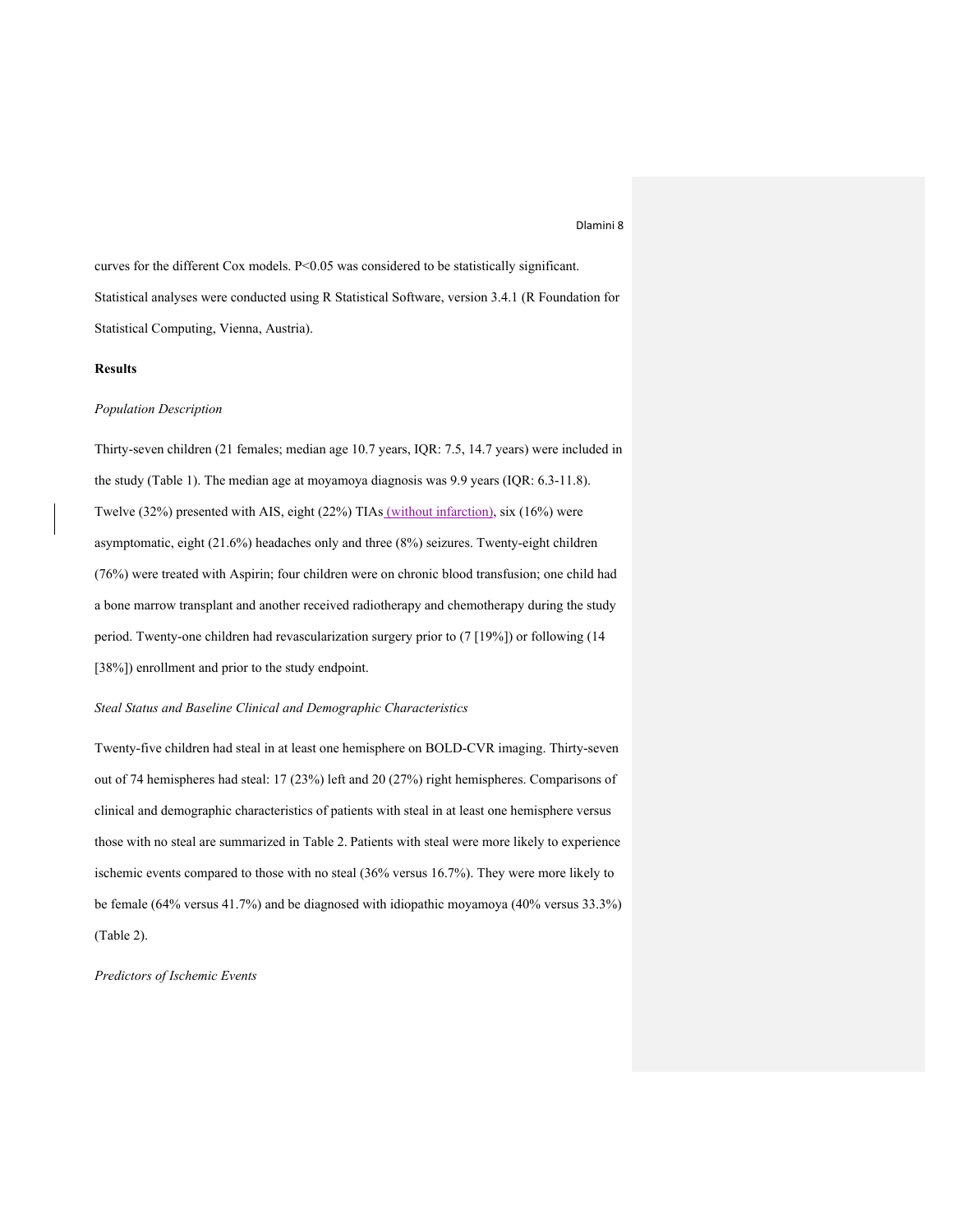During a median follow-up of 28.8 (IQR: 13.7-84.1) months, ischemic events were documented in 11 children: one with AIS, nine with TIA without infarcts, and one with asymptomatic silent infarction. Five children had bilateral, four had left-sided, and two had right-sided ischemic events. No significant differences in clinical and demographic characteristics were found between children who had ischemic events and those who did not (Table 2).

Between groups comparisons of hemispheric steal-status by ipsilateral hemispheric ischemic event-status demonstrated the presence of steal in 15 out of 16 (93.8%) hemispheres in which ischemic events occurred versus 25 out of 58 (43.1%) ischemic-free hemispheres (OR= 19.8; 95% CI: 2.5-160, p=0.005). When adjusted for surgical interventions in the corresponding hemisphere, the odds for ischemic events remained significantly higher among hemispheres with steal (OR= 19.9; 95% CI: 2.45-161, p=0.005)

Univariable analysis using the Cox proportional hazard model demonstrated that children with idiopathic moyamoya were at significantly greater risk of ischemic events (HR=3.71, 95% CI: 1.1-12.8, p=0.03) (Figure 2). Age as a continuous variable was not predictive of ischemic events. Older age (>8 years) and male sex were suggestive of lower risk of ischemic events although statistical significance was not reached (Figure 2). Upon controlling for age and sex, the association of ischemic risk with idiopathic moyamoya remained statistically significant (HR=3.95, 95% CI: 1.12, 13.9, p=0.03). There were no violations of the proportional hazards assumption in any of these models.

### **Discussion**

Our study suggests an association between BOLD-CVR steal status, idiopathic moyamoya and an increased risk of ischemic events in childhood moyamoya. Almost two-thirds of the children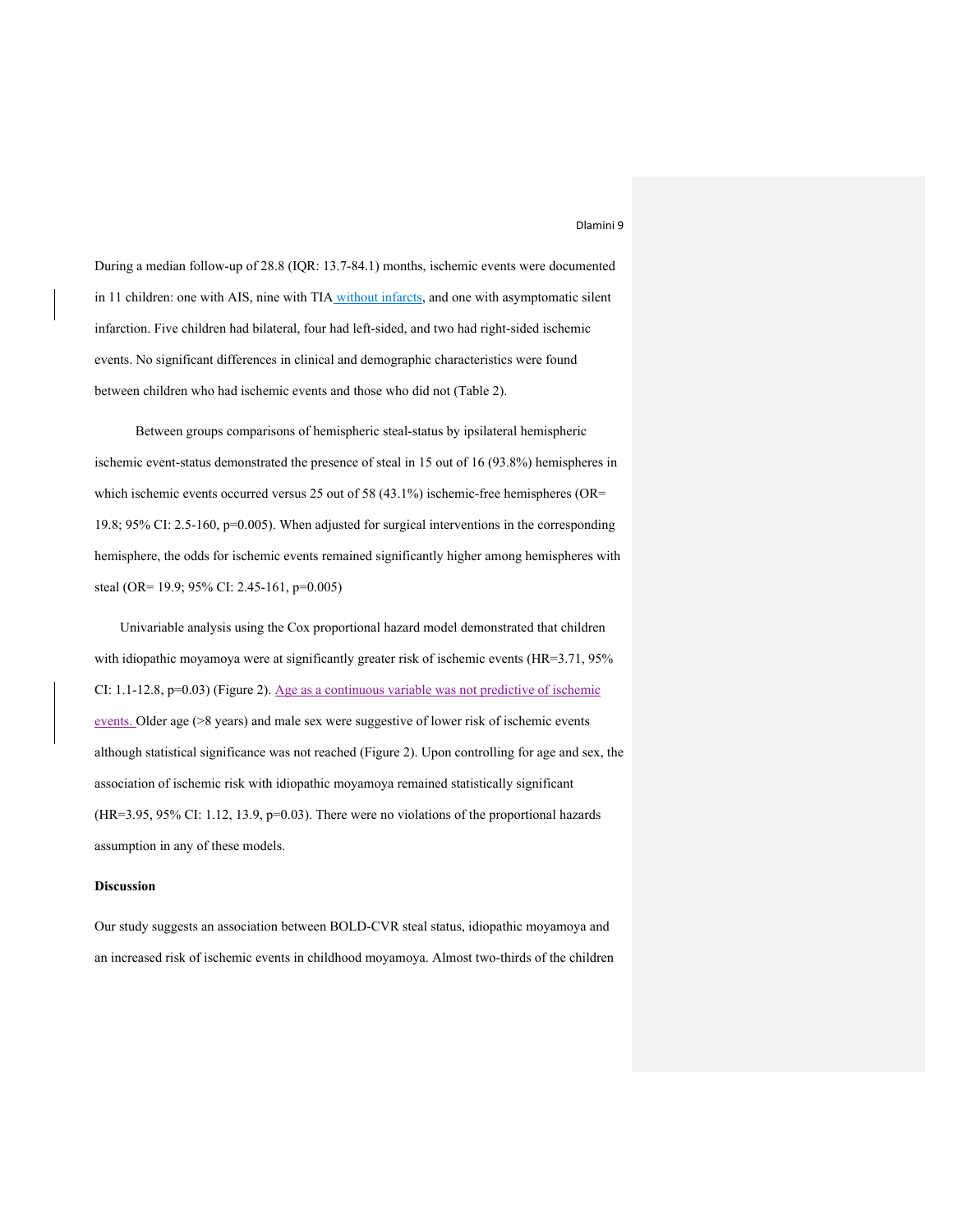with moyamoya had steal. Children with steal were more likely to be female, diagnosed with idiopathic moyamoya, and experience ischemic events. The presence of steal was associated with an increased risk of ischemic events in the corresponding hemisphere, which is similar to studies in adults with arteriopathy.<sup>17, 18</sup> To our knowledge this is the first study to investigate the association between steal status and ischemic risk in children with arteriopathy.

In a large single-center study of asymptomatic children with syndromic moyamoya, radiographic progression occurred in the majority, and typically heralded clinical progression.<sup>41</sup> Children with Sickle Cell Disease had a higher risk of radiographic and clinical progression than children with neurofibromatosis Type 1, and children with unilateral moyamoya had the lowest overall rate of progression. In our study there were no differences in clinical characteristics between the *steal and no-steal*, nor the *ischemic and no ischemic events* groups, highlighting the limitations of current clinical approaches to the assessment of ischemic risk in this population. Our study showed that children with steal had significantly higher ipsilateral ischemic risk. The odds for ischemic events remained significantly elevated for children with steal after controlling for revascularization surgery conducted in the respective hemispheres.

Current understanding of the natural history and stroke risk profile of idiopathic moyamoya is mostly derived from studies in Asian populations which describe a bi-modal stroke risk profile of ischemic stroke typically occurring in the first decade of childhood, and hemorrhagic syndromes dominating in adulthood.<sup>24</sup> In a recently published cross-sectional study of a large international cohort of children with predominantly syndromic moyamoya, older age was also linked to lower ischemic risk. <sup>42</sup> Similarly, in our study, older children had lower ischemic risk but these results did not reach statistical significance. While no significant differences in the ischemic risk between patients with idiopathic or syndromic moyamoya were reported, our

**Deleted:** Acute hospital care in pediatric stroke is shown to be associated with significantly higher socioeconomic burden with the estimated acute hospital stay cost of ischemic stroke per patient reaching US\$15,000. <sup>38</sup> While no studies have yet estimated the longer term economic burden of ischemic events in children, adult studies demonstrated that they are associated with significantly higher economic costs.<sup>39</sup> Furthermore, substantial economic burden and decreased parental productivity is evident among families of children experiencing acute ischemic stroke episodes. <sup>40</sup> Thus, the economic, familial and societal burdens underscore the importance of promoting longer ischemic-free periods among children with high stroke-risk conditions.

**Deleted:** <sup>38</sup> While no studies have yet estimated the longer term economic burden of ischemic events in children, adult studies demonstrated that they are associated with significantly higher economic costs. <sup>39</sup> Furthermore, substantial economic burden and decreased parental productivity is evident among families of children experiencing acute ischemic stroke episodes. <sup>40</sup> Thus, the economic, familial and societal burdens underscore the importance of promoting longer ischemic-free periods among children with high stroke-risk conditions.

**Deleted:** While no studies have yet estimated the longer term economic burden of ischemic events in children, adult studies demonstrated that they are associated with significantly higher economic costs. <sup>39</sup> Furthermore, substantial economic burden and decreased parental productivity is evident among families of children experiencing acute ischemic stroke episodes. <sup>40</sup> Thus, the economic, familial and societal burdens underscore the importance of promoting longer ischemic-free periods among children with high stroke-risk conditions.

**Deleted:** <sup>39</sup> Furthermore, substantial economic burden and decreased parental productivity is evident among families of children experiencing acute ischemic stroke episodes. <sup>40</sup> Thus, the economic, familial and societal burdens underscore the importance of promoting longer ischemic-free periods among children with high stroke-risk conditions.

**Deleted:** Furthermore, substantial economic burden and decreased parental productivity is evident among families of children experiencing acute ischemic stroke episodes. <sup>40</sup> Thus, the economic, familial and societal burdens underscore the importance of promoting longer ischemic-free periods among children with high stroke-risk conditions.

**Deleted:** <sup>40</sup> Thus, the economic, familial and societal burdens underscore the importance of promoting longer ischemic-free periods among children with high stroke-risk conditions.

**Deleted:** Thus, the economic, familial and societal burdens underscore the importance of promoting longer ischemic-free periods among children with high stroke-risk conditions.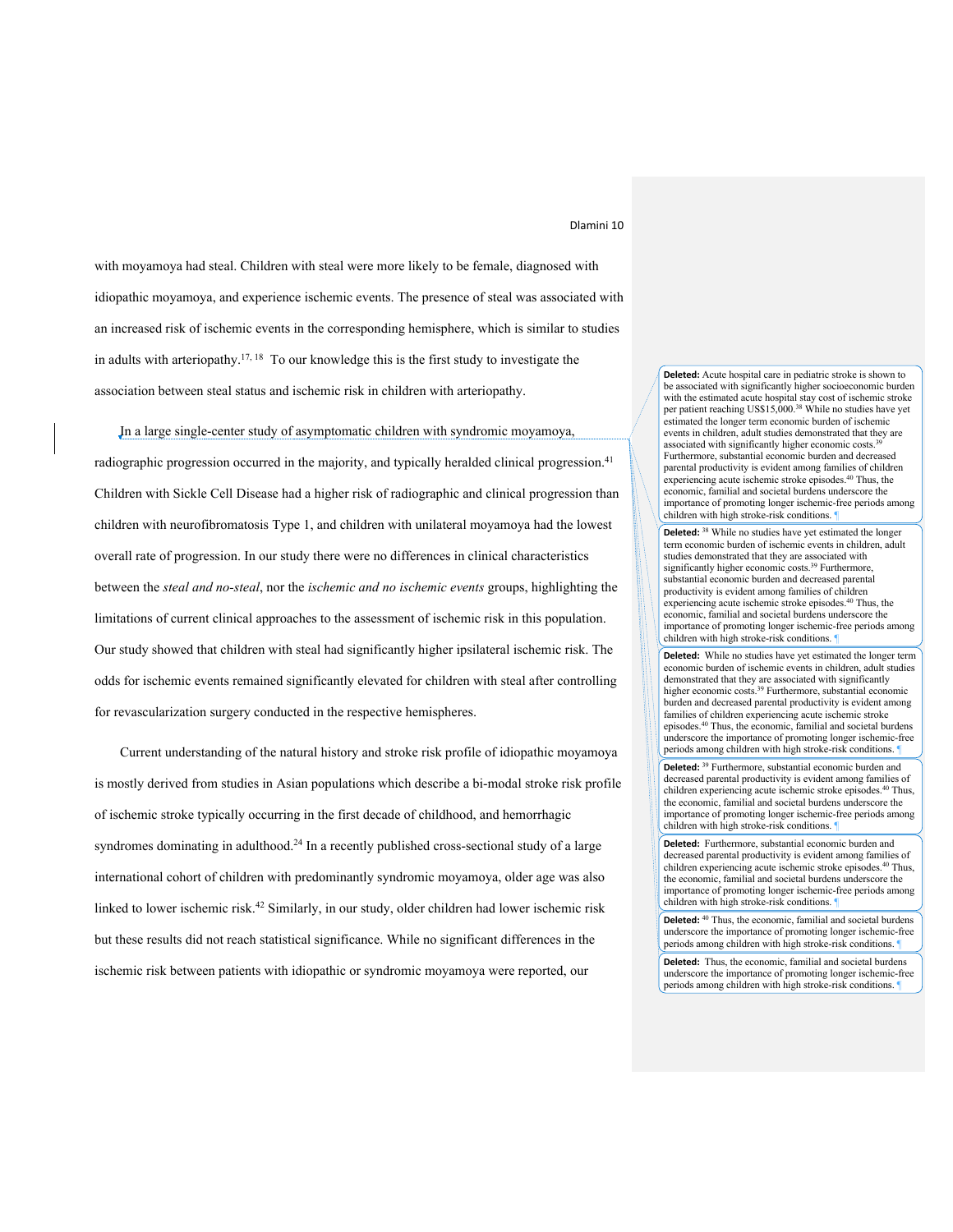longitudinal analysis using Cox regression models demonstrated significantly higher ischemic risk associated with a diagnosis of idiopathic moyamoya.

Hence, BOLD-CVR studies using standard T2\* gradient-echo sequences could potentially allow for quantifiable clinical assessment of ischemic risk and the subsequent prediction of future ischemic events in children with moyamoya. The clinical correlates of BOLD-CVR detected steal are pertinent to and important for an improved individualized model of care for children with moyamoya.

Limitations of our study include the small sample size, limiting our statistical analysis.<sup>43</sup> However, to our knowledge this is the largest single-center North American study examining a functional MRI technique for the prediction of ischemic risk in childhood moyamoya. BOLD-CVR studies were systematically conducted at predetermined time-points according to institutional practice guidelines in the majority of study participants. Consequently, we were unable to determine the temporal relationship between sub-clinical ischemic MRI changes and changes in steal status. However, this reflects real-world clinical practice. With the wider acceptance and implementation of BOLD-CVR studies in the longitudinal follow-up of children with moyamoya, future directions will include qualitative and quantitative predictive analysis of a larger prospective cohort.<sup>15, 44</sup> However, the purpose of this study was to evaluate whether qualitative analysis of BOLD-CVR maps could be used as a biomarker of ischemic risk in childhood moyamoya, and thus be translatable for clinical use.

### **Conclusions**

Our study demonstrated that the presence of steal was associated with significantly greater odds for developing ipsilateral ischemic events. Furthermore, idiopathic moyamoya etiology was

**Deleted:**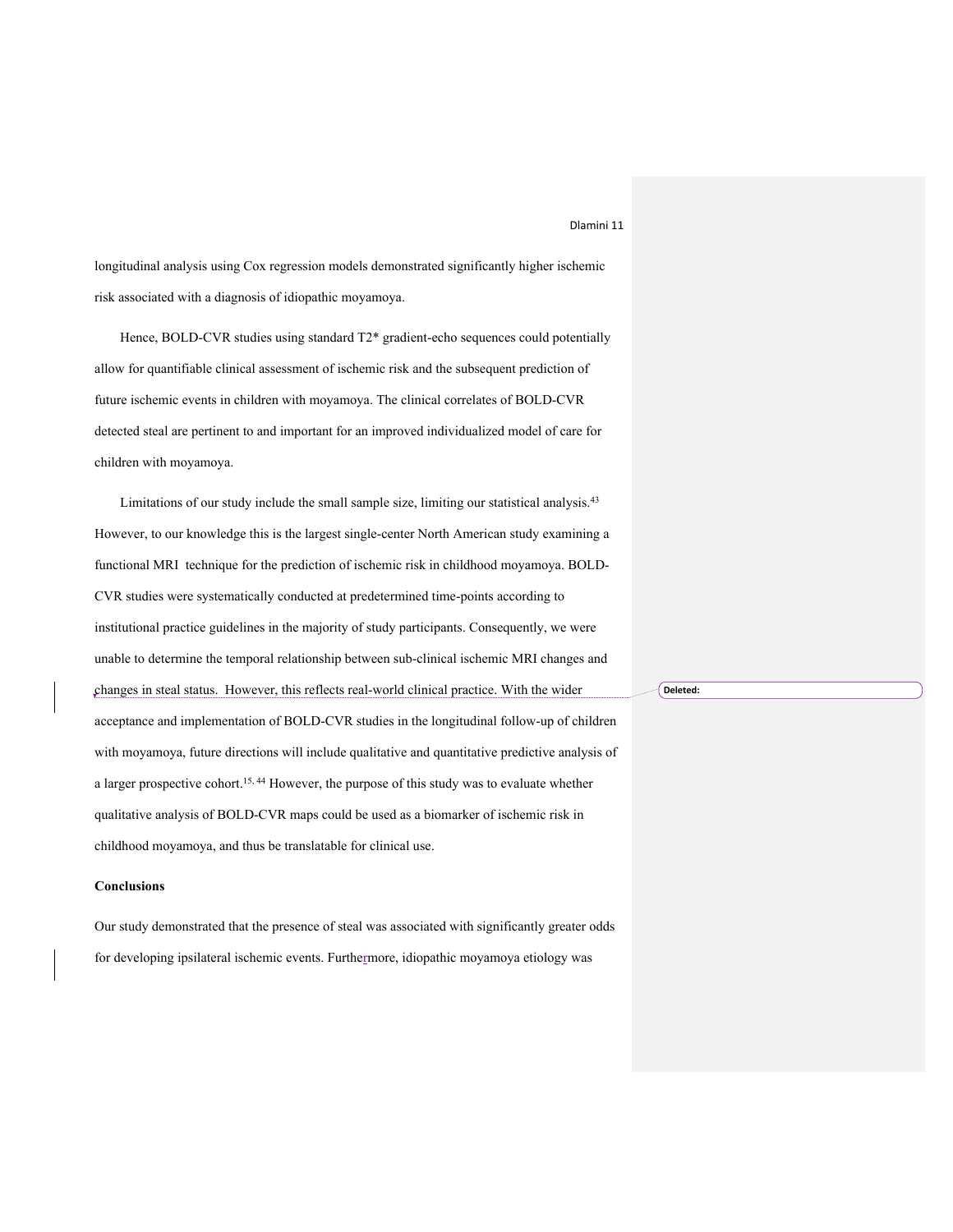predictive of ischemic events. The use of hypercapnic challenge BOLD-CVR in combination with other clinical predictors in children with moyamoya represents a promising model for the clinical assessment of ischemic risk and patient selection for revascularization surgery. Larger prospective clinical studies are warranted to adequately elucidate the clinical utility of BOLD-CVR in predicting ischemic risk in this high risk population.

# **Disclosures**

None.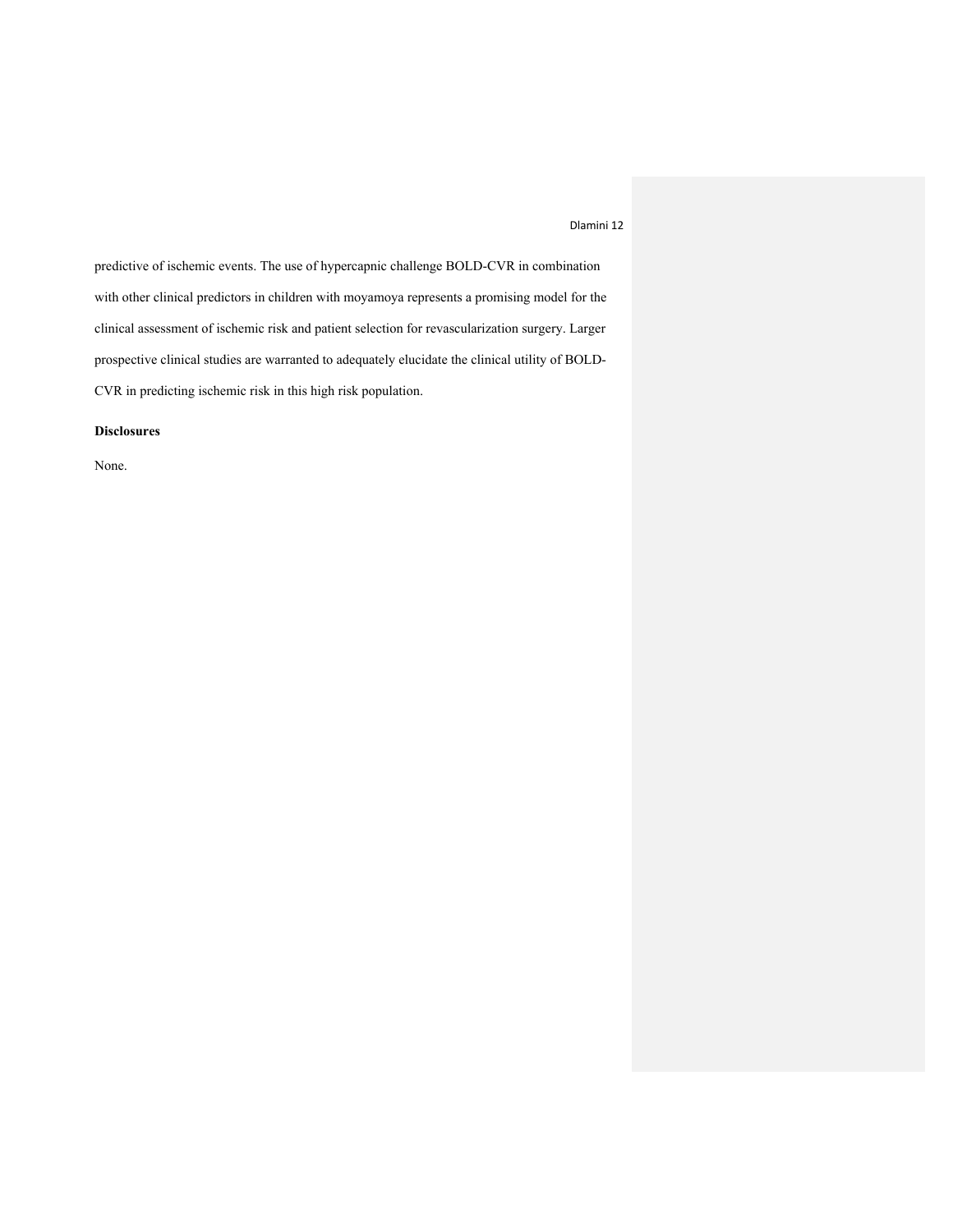### **References**

1. Suzuki J, Takaku A. Cerebrovascular "moyamoya" disease. Disease showing abnormal net-like vessels in base of brain. *Arch Neurol* 1969;20:288-99

2. Fukui M, Kono S, Sueishi K, et al. Moyamoya disease. *Neuropathology* 2000;20 Suppl:S61-4

3. Amlie-Lefond C, Bernard TJ, Sebire G, et al. Predictors of cerebral arteriopathy in children with

arterial ischemic stroke: results of the International Pediatric Stroke Study. *Circulation* 2009;119:1417-23 4. Gardner MA, Hills NK, Sidney S, et al. The 5-year direct medical cost of neonatal and childhood stroke in a population-based cohort. *Neurology* 2010;74:372-8

5. Scott RM, Smith ER. Moyamoya disease and moyamoya syndrome. *N Engl J Med* 2009;360:1226- 37

6. Soriano SG, Sethna NF, Scott RM. Anesthetic management of children with moyamoya syndrome. *Anesth Analg* 1993;77:1066-70

7. Imaizumi T, Hayashi K, Saito K, et al. Long-term outcomes of pediatric moyamoya disease monitored to adulthood. *Pediatr Neurol* 1998;18:321-5

8. Kim SK, Seol HJ, Cho BK, et al. Moyamoya disease among young patients: its aggressive clinical course and the role of active surgical treatment. *Neurosurgery* 2004;54:840-4; discussion 44-6

9. Heyer GL, Dowling MM, Licht DJ, et al. The cerebral vasculopathy of PHACES syndrome. *Stroke* 2008;39:308-16

10. Harper AM, Glass HI. Effect of alterations in the arterial carbon dioxide tension on the blood flow through the cerebral cortex at normal and low arterial blood pressures. *J Neurol Neurosurg Psychiatry* 1965;28:449-52

11. Kety SS, Schmidt CF. The Effects of Altered Arterial Tensions of Carbon Dioxide and Oxygen on Cerebral Blood Flow and Cerebral Oxygen Consumption of Normal Young Men. *J Clin Invest* 1948;27:484- 92

12. Prohovnik I, Hurlet-Jensen A, Adams R, et al. Hemodynamic etiology of elevated flow velocity and stroke in sickle-cell disease. *J Cereb Blood Flow Metab* 2009;29:803-10

13. Spano VR, Mandell DM, Poublanc J, et al. CO2 blood oxygen level-dependent MR mapping of cerebrovascular reserve in a clinical population: safety, tolerability, and technical feasibility. *Radiology* 2013;266:592-8

14. Pillai JJ, Mikulis DJ. Cerebrovascular reactivity mapping: an evolving standard for clinical functional imaging. *AJNR Am J Neuroradiol* 2015;36:7-13

15. Dlamini N, Shah-Basak P, Leung J, et al. Breath-Hold Blood Oxygen Level-Dependent MRI: A Tool for the Assessment of Cerebrovascular Reserve in Children with Moyamoya Disease. *AJNR Am J Neuroradiol* 2018;39:1717-23

16. Markus H, Cullinane M. Severely impaired cerebrovascular reactivity predicts stroke and TIA risk in patients with carotid artery stenosis and occlusion. *Brain* 2001;124:457-67

17. Gupta A, Chazen JL, Hartman M, et al. Cerebrovascular reserve and stroke risk in patients with carotid stenosis or occlusion: a systematic review and meta-analysis. *Stroke* 2012;43:2884-91

18. Reinhard M, Schwarzer G, Briel M, et al. Cerebrovascular reactivity predicts stroke in high-grade carotid artery disease. *Neurology* 2014;83:1424-31

19. Schubert GA, Weinmann C, Seiz M, et al. Cerebrovascular insufficiency as the criterion for revascularization procedures in selected patients: a correlation study of xenon contrast-enhanced CT and PWI. *Neurosurg Rev* 2009;32:29-35; discussion 35-6

20. Fierstra J, Maclean DB, Fisher JA, et al. Surgical revascularization reverses cerebral cortical thinning in patients with severe cerebrovascular steno-occlusive disease. *Stroke* 2011;42:1631-7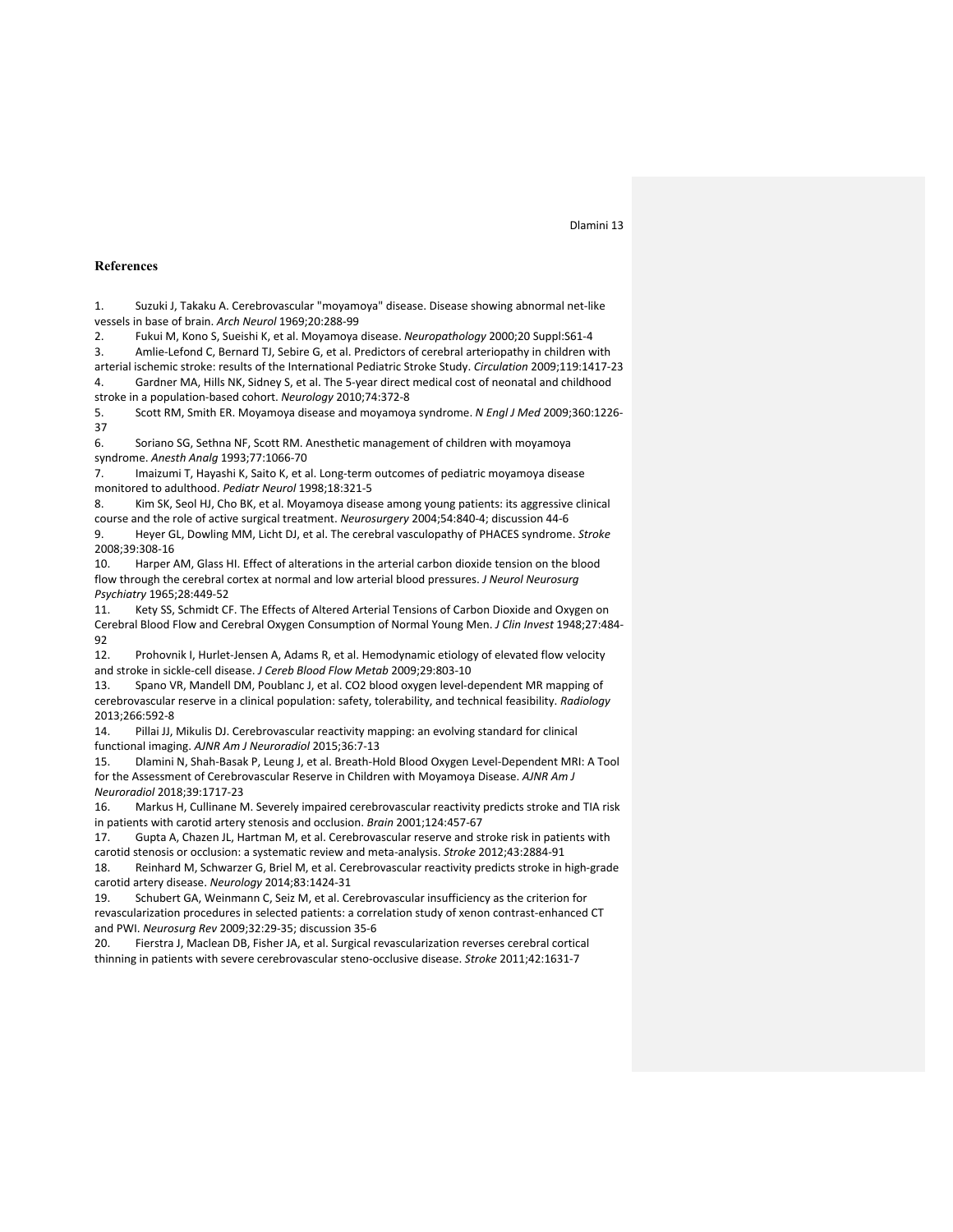21. Smith ER, Scott RM. Moyamoya: epidemiology, presentation, and diagnosis. *Neurosurg Clin N Am* 2010;21:543-51

22. Rea D, Brandsema JF, Armstrong D, et al. Cerebral arteriopathy in children with neurofibromatosis type 1. *Pediatrics* 2009;124:e476-83

23. Adams RJ, McKie VC, Hsu L, et al. Prevention of a first stroke by transfusions in children with sickle cell anemia and abnormal results on transcranial Doppler ultrasonography. *N Engl J Med* 1998;339:5-11

24. Fukui M. Guidelines for the diagnosis and treatment of spontaneous occlusion of the circle of Willis ('moyamoya' disease). Research Committee on Spontaneous Occlusion of the Circle of Willis (Moyamoya Disease) of the Ministry of Health and Welfare, Japan. *Clin Neurol Neurosurg* 1997;99 Suppl 2:S238-40

25. Slessarev M, Han J, Mardimae A, et al. Prospective targeting and control of end-tidal CO2 and O2 concentrations. *J Physiol* 2007;581:1207-19

26. Thomason ME, Burrows BE, Gabrieli JD, et al. Breath holding reveals differences in fMRI BOLD signal in children and adults. *Neuroimage* 2005;25:824-37

27. Cox RW, Hyde JS. Software tools for analysis and visualization of fMRI data. *NMR Biomed* 1997;10:171-8

28. Gold S, Christian B, Arndt S, et al. Functional MRI statistical software packages: a comparative analysis. *Hum Brain Mapp* 1998;6:73-84

29. Jenkinson M, Beckmann CF, Behrens TE, et al. Fsl. *Neuroimage* 2012;62:782-90

30. Smith SM, Jenkinson M, Woolrich MW, et al. Advances in functional and structural MR image analysis and implementation as FSL. *Neuroimage* 2004;23 Suppl 1:S208-19

31. Woolrich MW, Jbabdi S, Patenaude B, et al. Bayesian analysis of neuroimaging data in FSL. *Neuroimage* 2009;45:S173-86

32. Zhang Y, Brady M, Smith S. Segmentation of brain MR images through a hidden Markov random field model and the expectation-maximization algorithm. *IEEE Trans Med Imaging* 2001;20:45-57

33. Heyn C, Poublanc J, Crawley A, et al. Quantification of cerebrovascular reactivity by blood oxygen level-dependent MR imaging and correlation with conventional angiography in patients with Moyamoya disease. *AJNR Am J Neuroradiol* 2010;31:862-7

34. Hallemeier CL, Rich KM, Grubb RL, Jr., et al. Clinical features and outcome in North American adults with moyamoya phenomenon. *Stroke* 2006;37:1490-6

35. Mikulis DJ, Krolczyk G, Desal H, et al. Preoperative and postoperative mapping of cerebrovascular reactivity in moyamoya disease by using blood oxygen level-dependent magnetic resonance imaging. *J Neurosurg* 2005;103:347-55

36. Biagi L, Abbruzzese A, Bianchi MC, et al. Age dependence of cerebral perfusion assessed by magnetic resonance continuous arterial spin labeling. *J Magn Reson Imaging* 2007;25:696-702

37. Kennedy C, Sokoloff L. An adaptation of the nitrous oxide method to the study of the cerebral circulation in children; normal values for cerebral blood flow and cerebral metabolic rate in childhood. *J Clin Invest* 1957;36:1130-7

38. Perkins E, Stephens J, Xiang H, et al. The cost of pediatric stroke acute care in the United States. *Stroke* 2009;40:2820-7

39. Mercaldi CJ, Siu K, Sander SD, et al. Long-Term Costs of Ischemic Stroke and Major Bleeding Events among Medicare Patients with Nonvalvular Atrial Fibrillation. *Cardiol Res Pract* 2012;2012:645469

40. Plumb P, Seiber E, Dowling MM, et al. Out-of-pocket costs for childhood stroke: the impact of chronic illness on parents' pocketbooks. *Pediatr Neurol* 2015;52:73-6 e2

41. Lin N, Baird L, Koss M, et al. Discovery of asymptomatic moyamoya arteriopathy in pediatric syndromic populations: radiographic and clinical progression. *Neurosurg Focus* 2011;31:E6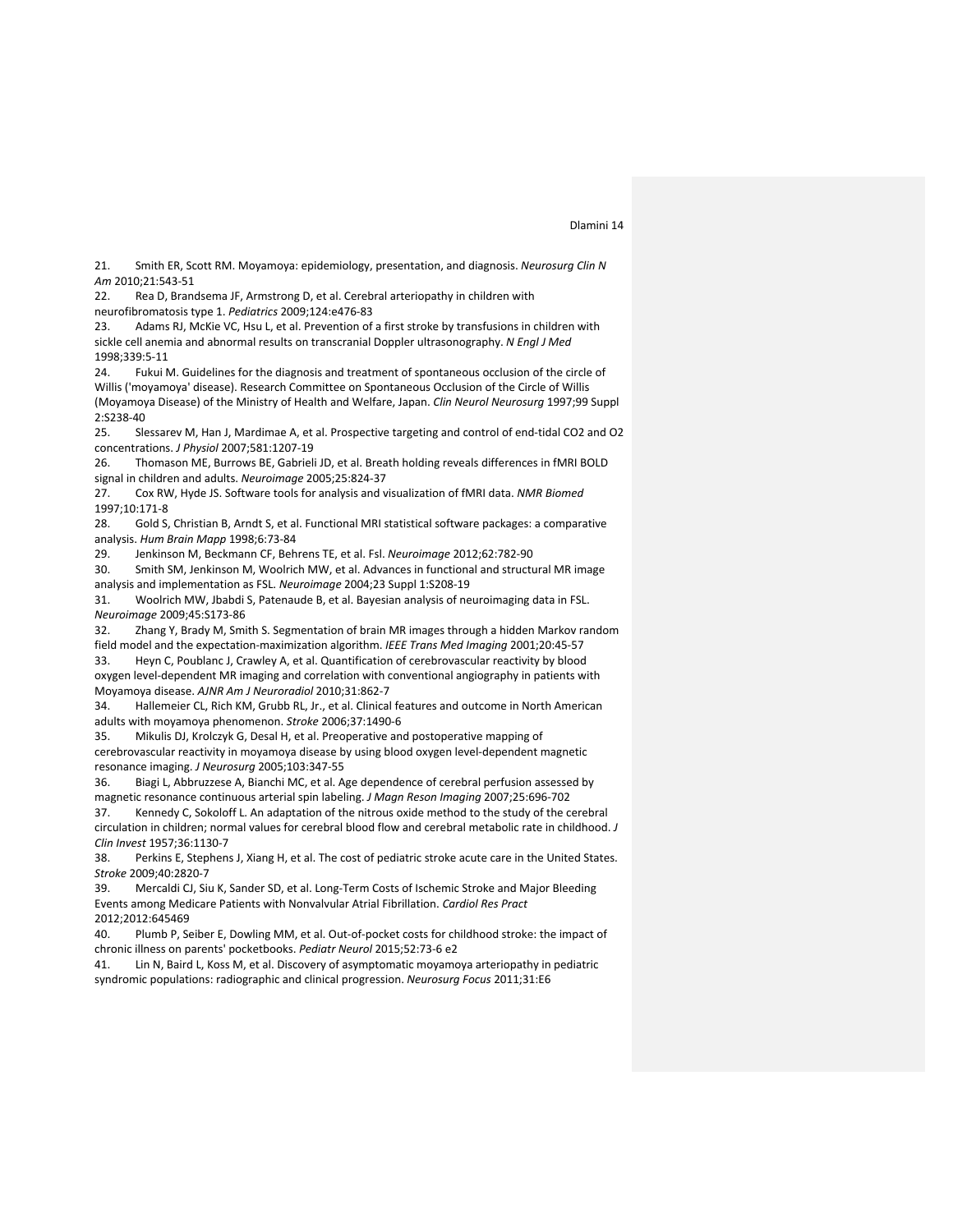42. Lee S, Rivkin MJ, Kirton A, et al. Moyamoya Disease in Children: Results From the International Pediatric Stroke Study. *J Child Neurol* 2017;32:924-29

43. Vittinghoff E, McCulloch CE. Relaxing the rule of ten events per variable in logistic and Cox regression. *Am J Epidemiol* 2007;165:710-8

44. Han JS, Mikulis DJ, Mardimae A, et al. Measurement of cerebrovascular reactivity in pediatric patients with cerebral vasculopathy using blood oxygen level-dependent MRI. *Stroke* 2011;42:1261-9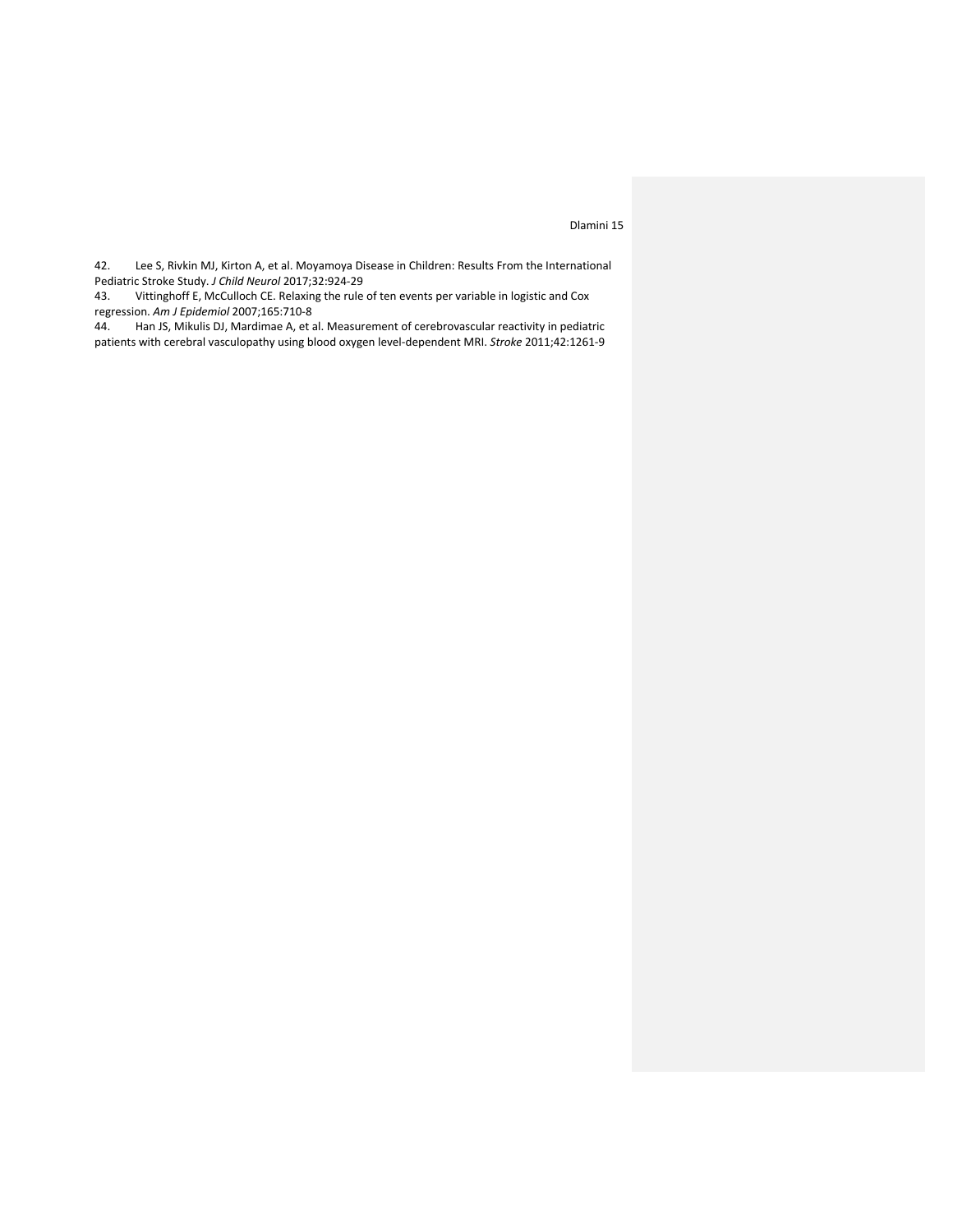**Table 1.** Baseline clinical and demographic characteristics

| <b>Demographic characteristics</b>                        | Total sample $(n=37)$ |
|-----------------------------------------------------------|-----------------------|
| Female, n (%)                                             | 21 (56.8)             |
| Age at moyamoya diagnosis, years, median (IQR<br>$25-75)$ | $10(6.4-11.9)$        |
| Age at initial CVR, years, median (IQR 25-75)             | $10.7(7.5-14.7)$      |
| Time to follow-up, months, median (IQR 25-75)             | $20.8(7.6-60)$        |
| Moyamoya classification                                   |                       |
| Idiopathic                                                | 14(37.8)              |
| Syndromic                                                 | 23 (62.2)             |
| NFI                                                       | 9(24.3)               |
| Trisomy 21/other chromosomal disorders                    | 7(18.9)               |
| Sickle cell disease                                       | 5(13.5)               |
| Post-radiation vasculopathy                               | 2(5.4)                |
| <b>Clinical presentation</b>                              |                       |
| Stroke, n (%)                                             | 12(32.4)              |
| Bilateral                                                 | 2(5.4)                |
| Right                                                     | 6(16.2)               |
| Left                                                      | 4(10.8)               |
| TIA, n (%)                                                | 8(21.6)               |
| Seizure, n (%)                                            | 3(8)                  |
| Headaches, n (%)                                          | 8(21.6)               |
| Asymptomatic, n (%)                                       | 6(16.2)               |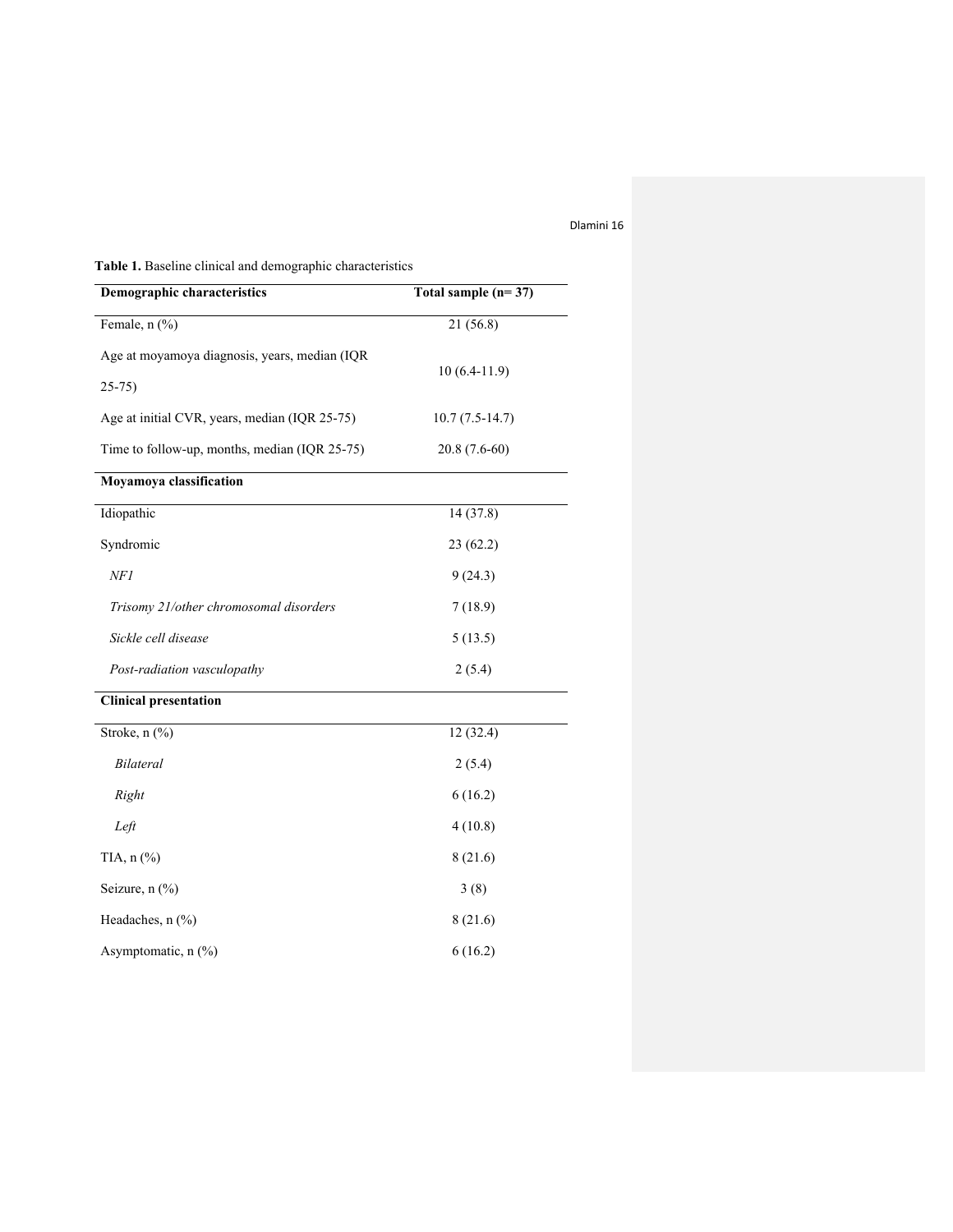| Other, n (%)                    | 2(5.4)    |  |  |  |
|---------------------------------|-----------|--|--|--|
| Radiographic findings, n (%)    |           |  |  |  |
| Parenchymal                     |           |  |  |  |
| Not ischemic                    | 8(21.6)   |  |  |  |
| Watershed                       | 12(32.4)  |  |  |  |
| Deep white matter               | 1(2.7)    |  |  |  |
| Cortical                        | 12(32.4)  |  |  |  |
| Cortical                        | 3(8.1)    |  |  |  |
| Cortical ischemic and watershed | 14 (37.8) |  |  |  |
| <b>Vascular</b>                 |           |  |  |  |
| Moyamoya laterality, n (%)      |           |  |  |  |
| Left                            | 8(21.6)   |  |  |  |
| Right                           | 6(16.2)   |  |  |  |
| <b>Bilateral</b>                | 23(62.2)  |  |  |  |
| Grade of Stenosis, n (%)        |           |  |  |  |
| 50-74% occlusion                | 5(13.5)   |  |  |  |
| $\geq$ 75% occlusion            | 32 (86.5) |  |  |  |

IQR: interquartile rage; CVR: cerebrovascular reactivity; NF1: neurofibromatosis type 1; TIA: transient ischemic attack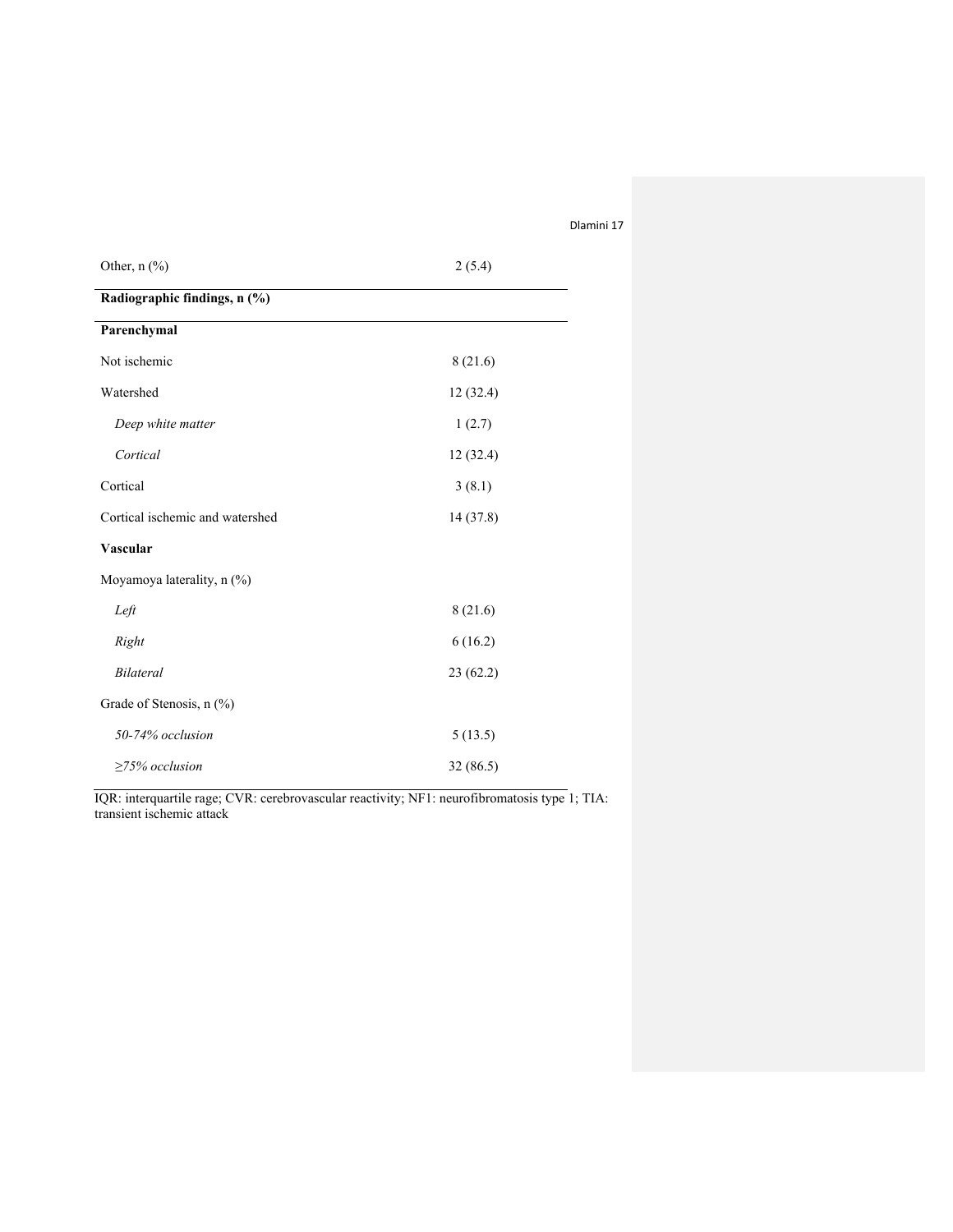|                                             | Steal Status*   |                | P-value                | Ischemic Events |             | P-value |
|---------------------------------------------|-----------------|----------------|------------------------|-----------------|-------------|---------|
|                                             | No-Steal        | Steal          |                        | No              | Yes         |         |
|                                             | $N=12$          | $N = 25$       |                        | $N = 26$        | $N=11$      |         |
| Age at baseline CVR, years, median (IQR 25- | $9.3(5.6-14.5)$ | $10.8(8.3-15)$ | $10.9(8.3-15)$<br>0.28 |                 | $10.3(7.2-$ | 0.44    |
| 75)                                         |                 |                |                        |                 | 12.5)       |         |
| Female, $n$ $(\%)$                          | 5(41.7)         | 16(64)         | 0.29                   | 14(53.9)        | 7(63.6)     | 0.72    |
| Moyamoya classification, n (%)              |                 |                | 0.69                   |                 |             | 0.06    |
| Idiopathic                                  | 4(33.3)         | 10(40)         |                        | 7(26.9)         | 7(63.6)     |         |
| Syndromic <sup>#</sup>                      | 8(66.7)         | 15(60)         |                        | 19(73.1)        | 4(36.4)     |         |
| NF1                                         | 2(16.7)         | 7(28)          |                        | 7(26.9)         | 2(18.2)     |         |
| Trisomy 21/other chromosomal<br>disorders   | 3(25)           | 4(16)          |                        | 6(23.1)         | 1(9.1)      |         |
| Sickle cell disease                         | 1(8.3)          | 4(16)          |                        | 4(15.4)         | 1(9.1)      |         |
| Post-radiation vasculopathy                 | 2(16.7)         | $\theta$       |                        | 2(7.7)          | $\theta$    |         |
| Stroke, $n$ $(\%)$                          | 4(33.3)         | 8(32)          | 1                      | 11(42.3)        | 1(9.1)      | 0.06    |

**Table 2.** Comparison of clinical and demographic characteristics based on Steal status\* and ischemic events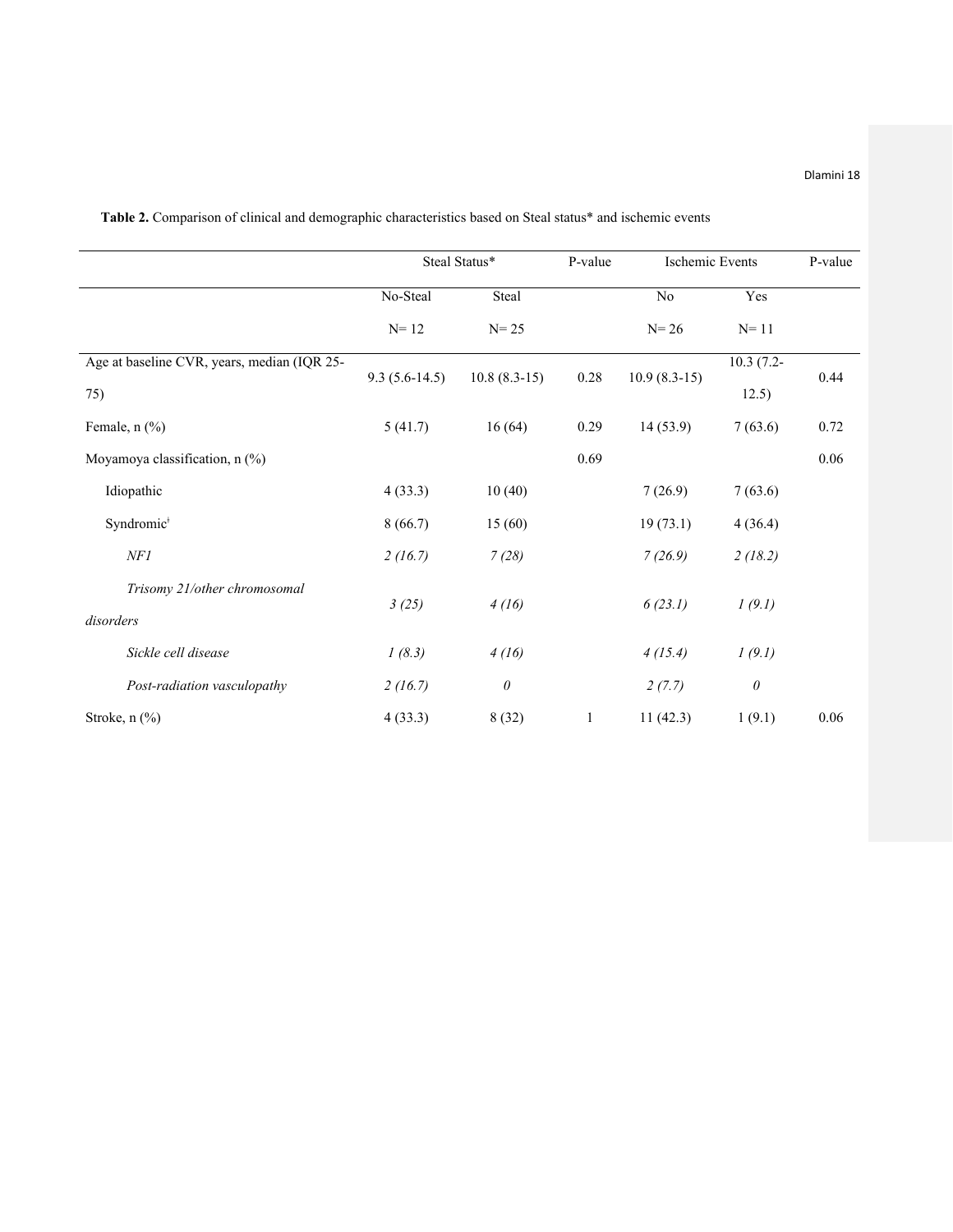| TIA, $n$ $\left(\frac{9}{6}\right)$    | 2(16.7)          | 6(24)  | 1    | 5(19.2)          | 3(27.3) | 0.67 |
|----------------------------------------|------------------|--------|------|------------------|---------|------|
| Seizure, $n$ $(\%)$                    | 2(16.7)          | 1(4)   | 0.24 | 2(7.7)           | 1(9.1)  | 1    |
| Headaches, $n$ $(\%)$                  | 3(25)            | 5(20)  | 1    | 6(23.1)          | 2(18.2) | 1    |
| Asymptomatic, $n$ (%)                  | 2(16.7)          | 4(16)  | 1    | 3(11.5)          | 3(27.3) | 0.33 |
| Others, $n$ $\left(\frac{9}{0}\right)$ | $\boldsymbol{0}$ | 2(8.3) | 0.54 | $\boldsymbol{0}$ | 2(18.2) | 0.08 |
| Moyamoya laterality, $n$ (%)           |                  |        | 0.77 |                  |         | 0.78 |
| Left                                   | 3(25)            | 5(20)  |      | 6(23.1)          | 2(18.2) |      |
| Right                                  | 1(8.3)           | 5(20)  |      | 5(19.2)          | 1(9.1)  |      |
| Bilateral                              | 8(66.7)          | 15(60) |      | 15(57.7)         | 8(72.7) |      |
|                                        |                  |        |      |                  |         |      |

\*Steal status prior to ischemic event occurrence or end of follow-up<br><sup>†</sup>Comorbidities falling under syndromic moyamoya are shown for informative purposes only and were not included in the inferential analysis.

IQR: interquartile rage; CVR: cerebrovascular reactivity; NA: not applicable; NF1: neurofibromatosis type 1; TIA: transient ischemic attack